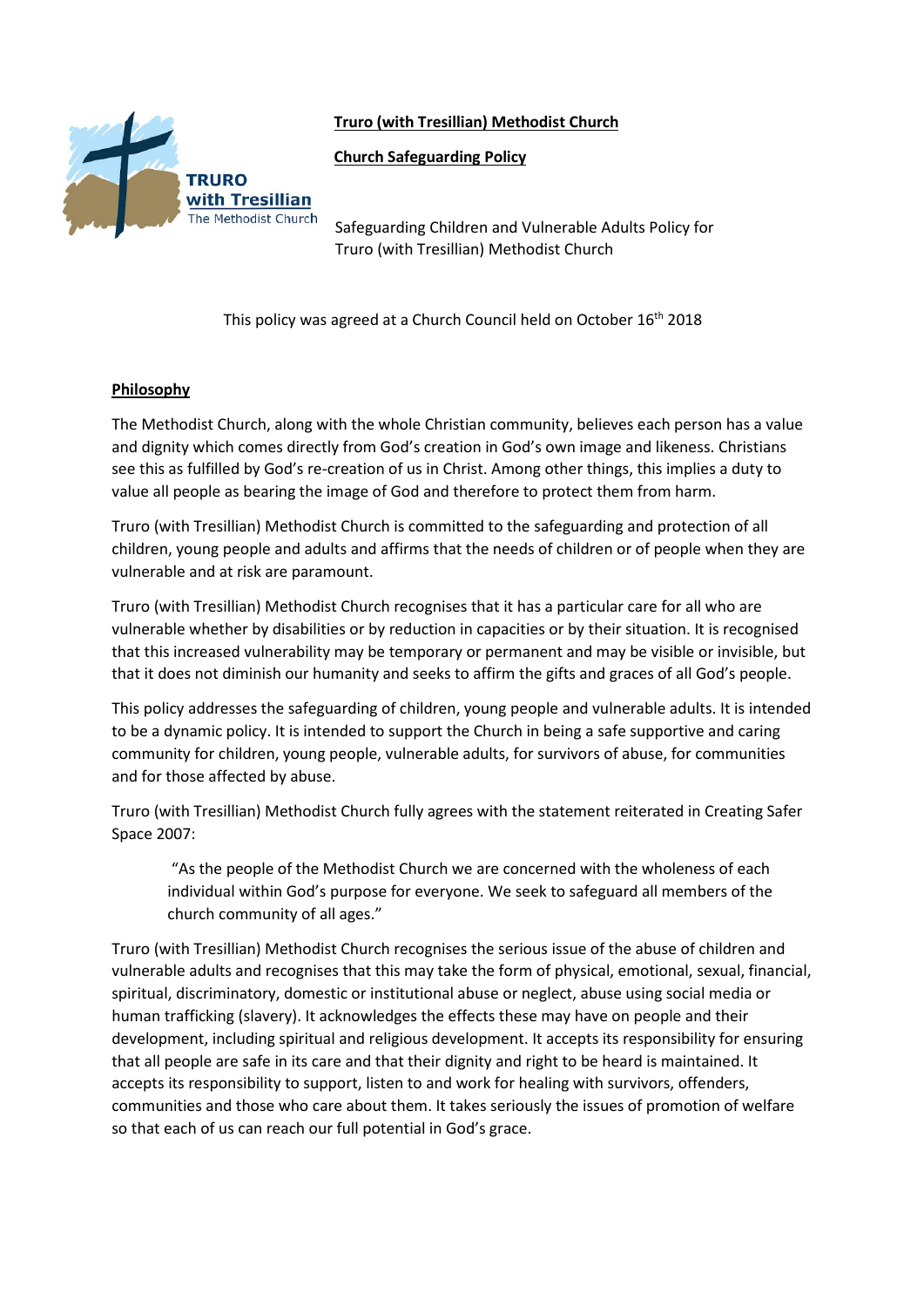### **Commitment**

The Trustees of Truro (with Tresillian) Methodist church – on behalf of the whole church family commits itself to:

**1 RESPOND** without delay to any allegation or cause for concern that a child or vulnerable adult may have been harmed, whether in the church or in another context. It commits itself to challenge the abuse of power of anyone in a position of trust.

## *As a church we will use the Church 'Responding Well flowchart' when responding to those concerns.*

2 Ensure the **IMPLEMENTATION** of Connexional Safeguarding Policy; government legislation and guidance and safe practice and encourage such adherence around the Circuit.

### *As a church we will ensure that advice is sought to comply with policies and procedures.*

3 The **PROVISION** of support, advice and training for lay and ordained people that will ensure people are clear and confident about their roles and responsibilities in safeguarding and promoting the welfare of children and adults who may be vulnerable.

# *As a church we will ensure appropriate Creating Safer Space and Advanced training is undertaken as appropriate and safer recruitment procedures are followed.*

4 **AFFIRM** and give thanks for those who work with children and vulnerable adults and also acknowledge the shared responsibility of all of us for safeguarding vulnerable adults who are on our premises.

# *As a church we will support those in such roles at all times and pray for them in meeting the challenges and responsibilities of their work.*

The Truro (with Tresillian) Methodist Church Council will put in place, maintain and update as appropriate:

- Safeguarding information displayed on designated spaces in the church
- Emergency contact numbers and those of safeguarding officers;
- Safer recruitment of all volunteers;
- Creating Safer Spaces training and Advanced training as appropriate;
- appropriate letting agreements to be used when outside groups use our premises;
- Risk assessments for special events or activities;
- Channels of communication that ensure anyone who wishes to make a complaint is put in touch with the Minister/Superintendent or the Chair of District if about the Minster/Superintendent

In particular the church will affirm and support the Church Safeguarding Officer in carrying out required responsibilities – see Appendix. This person will be invited to be a part of the church council, either by being a member or invitation to speak about safeguarding matters and updates.